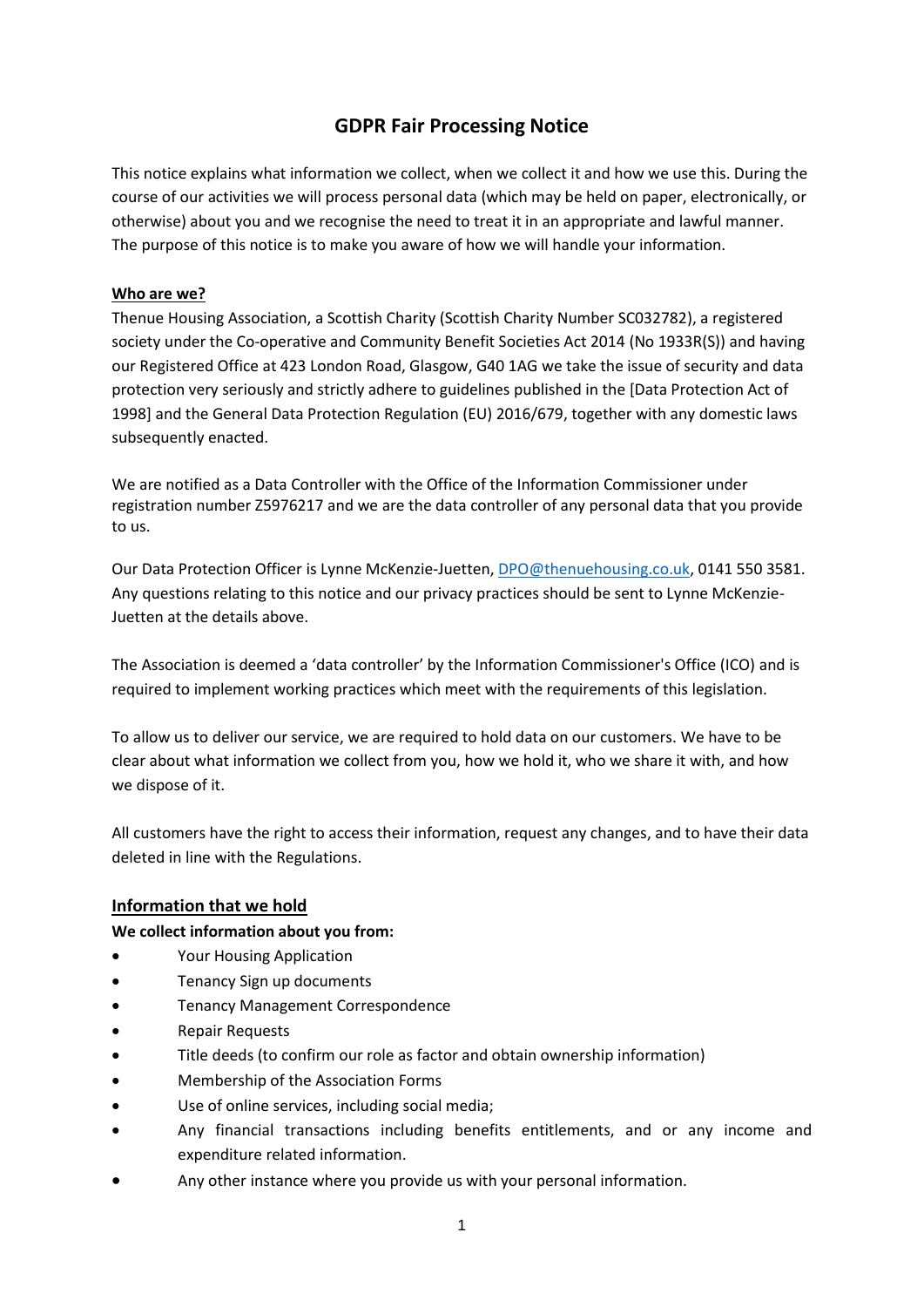### **We collect the following information about you and your household:**

- Name
- Address
- Gender
- Date of birth
- Telephone numbers
- E-mail address
- National Insurance Number
- Next of kin or emergency contact
- Ethnicity/Nationality
- Details concerning health or any disability
- Housing Benefit or Universal Credit reference number
- Economic Status
- Marital Status
- Religion
- Sexual Orientation

### **We receive the following information from third parties:**

- Benefits information, including awards of Housing Benefit/ Universal Credit
- Payments made by you via bank transfer, Allpay or any other method
- Complaints or other communications, regarding behaviour or other alleged breaches of the terms of your contract with us, including information obtained from Police Scotland & Community Safety Glasgow
- Reports as to the conduct or condition of your tenancy, including references from previous tenancies, and complaints of anti-social behaviour
- Information relating to any homeless application you may have submitted, supplied by the relevant local council
- Information from health or social work services in relation to your tenancy or housing application

### **Reason for holding this information**

- To undertake and perform our obligations and duties in relation to the services we provide
- To respond to repair requests, medical adaptation requests, housing applications or complaints
- To use the information to improve and develop our business and the services we offer
- To keep customers updated on any changes to our supplies or services
- For all other purposes consistent with the proper performance of our operations and business
- To request views on our products and services
- To be able to demonstrate that no applicant for housing is being unfairly discriminated according to protected characteristics.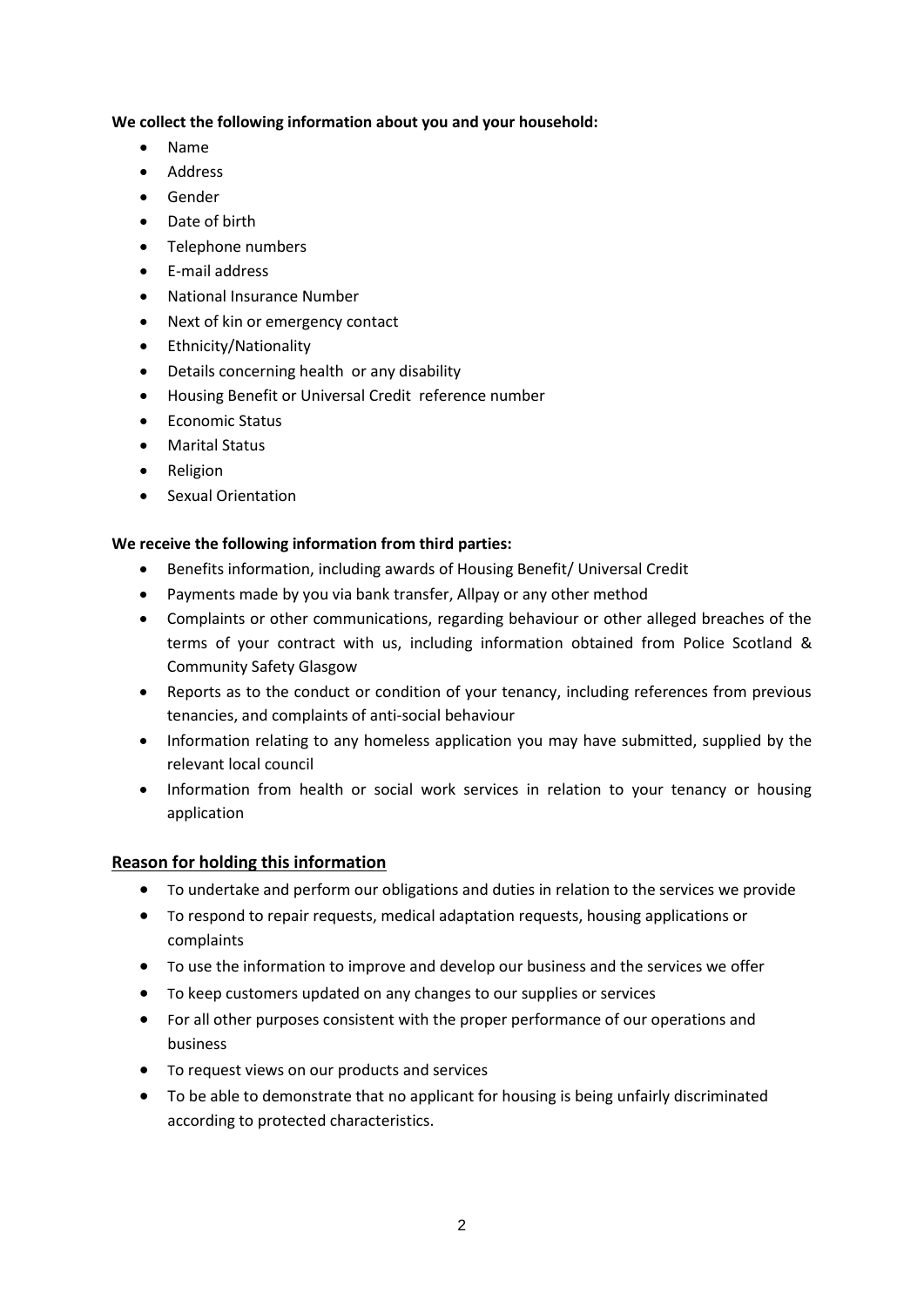# **Sharing of Your Information**

The information provided to us will be treated as confidential and will be processed only by our employees within the UK. We may disclose some personal information to other third parties who act for us for the purposes set out in this notice or for purposes approved by you, including the following:

- If we enter into a joint venture with or merged with another business entity, your information may be disclosed to our new business partners or owners
- If we instruct repair or maintenance works, we may disclose any relevant information required for the contractor to carry out the work
- If we are investigating a complaint, information may be disclosed to Police Scotland, Local Authority departments, Scottish Fire & Rescue Service and others involved in any complaint, whether investigating the complaint or otherwise
- If we are updating tenancy details, we may disclose any relevant information to third parties (such as utility companies and Local Authority)
- Your information may be shared with our solicitors and auditors
- If we are investigating payments made or otherwise, your information may be disclosed to payment processors, solicitors, debt recovery agents, Local Authority and the Department of Work & Pensions
- If we are conducting a survey of our products and/ or service, your information may be disclosed to third parties assisting in the compilation and analysis of the survey results
- Your data (name and address) may be shared with organisations who deliver mail on our behalf
- Your data may be shared with the Department of Work and Pensions, Local Authorities or any other relevant department to facilitate the payment of any benefits or if required to assess your housing needs
- As requested by the local authority with regards to the processing of council tax or electoral registrar
- If requested by an emergency service

Unless required to do so by law, we will not otherwise share, sell or distribute any of the information provided to us without consent.

## **Transfers outside the UK and Europe**

Customer information will only be stored within the EEA (European Economic Area)

## **Security**

We take steps to make sure that personal information is kept secure and safe. All data is held in accordance with Thenue's Privacy Policy, a copy of this is available on our website and from our office. Our systems are password protected and all electronic data is stored securely. All paper files are kept in locked cabinets.